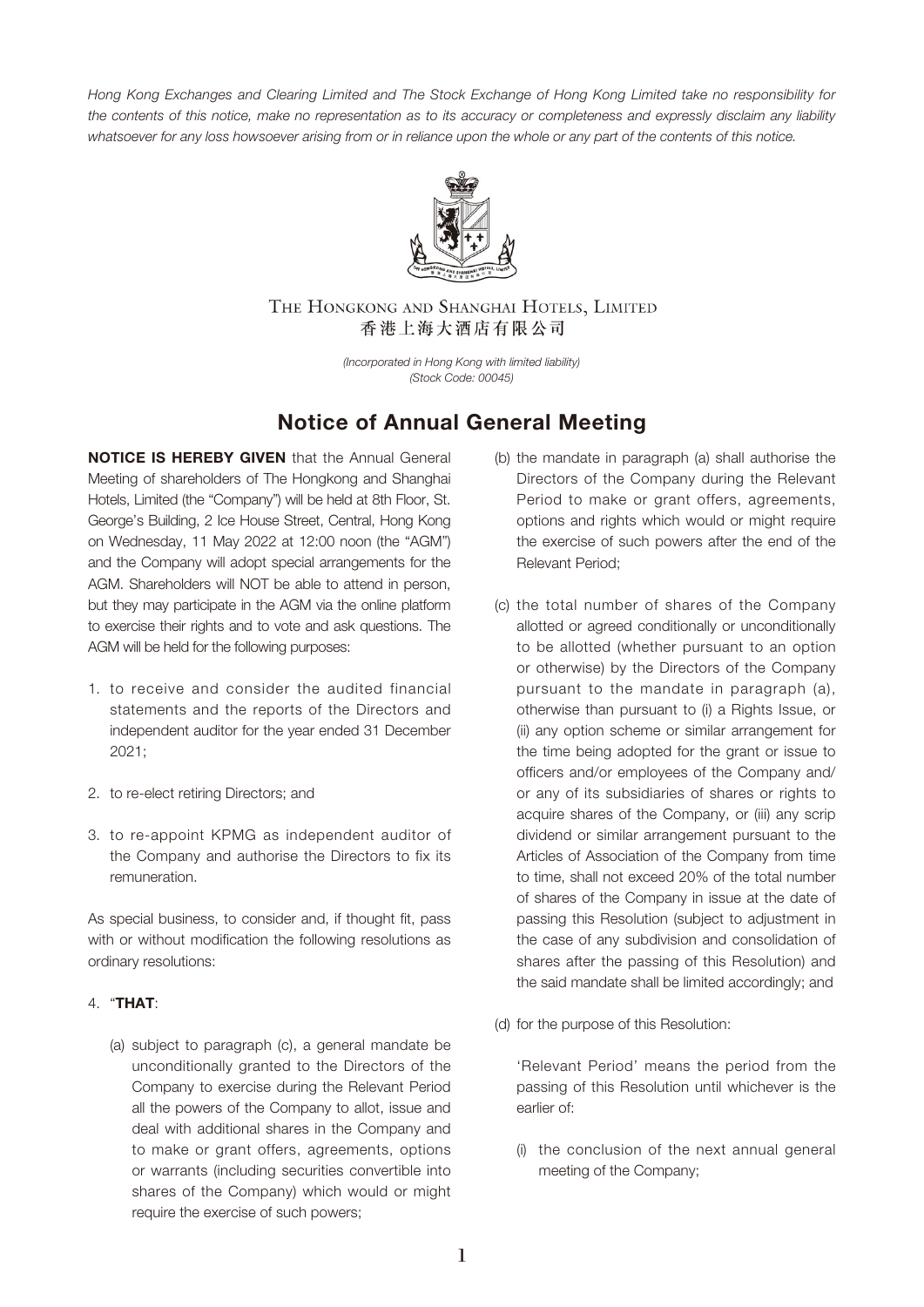- (ii) the expiration of the period within which the next annual general meeting of the Company is required by law to be held; or
- (iii) the date on which the authority given under this Resolution is revoked or varied by an ordinary resolution of the shareholders in general meeting.

'Rights Issue' means an offer of shares or an issue of options, warrants or other securities giving the right to subscribe for shares, open for a period fixed by the Directors of the Company to holders of shares of the Company or any class thereof on the register on a fixed record date in proportion to their then holdings of such shares or class thereof (subject to such exclusion or other arrangements as the Directors of the Company may deem necessary or expedient in relation to fractional entitlements or having regard to any restrictions or obligations under the laws of, or the requirements of any recognised regulatory body or any stock exchange in, any territory outside Hong Kong)."

## 5. "**THAT**:

- (a) a general mandate be unconditionally granted to the Directors of the Company to exercise during the Relevant Period all the powers of the Company to buy back or otherwise acquire shares of the Company in accordance with all applicable laws and the requirements of the Rules Governing the Listing of Securities on The Stock Exchange of Hong Kong Limited, provided that the total number of shares so bought back or otherwise acquired shall not exceed 10% of the total number of shares of the Company in issue at the date of passing this Resolution (subject to adjustment in the case of any subdivision and consolidation of shares after the passing of this Resolution); and
- (b) for the purpose of this Resolution:

'Relevant Period' means the period from the passing of this Resolution until whichever is the earlier of:

(i) the conclusion of the next annual general meeting of the Company;

- (ii) the expiration of the period within which the next annual general meeting of the Company is required by law to be held; or
- (iii) the date on which the authority given under this Resolution is revoked or varied by an ordinary resolution of the shareholders in general meeting."
- 6. "**THAT**, subject to the passing of Resolutions 4 and 5 set out in the notice of this meeting, the total number of shares of the Company which are bought back or otherwise acquired by the Company pursuant to Resolution 5 shall be added to the total number of shares of the Company which may be issued pursuant to Resolution 4."

By Order of the Board **Christobelle Liao** Company Secretary 7 April 2022

Notes:

- 1. A shareholder may appoint separate proxies to attend, speak and vote in his/her stead at the AGM provided that each proxy is appointed to represent the respective number of shares held by the shareholder as specified in the relevant proxy forms. The proxy does not need to be a shareholder of the Company.
- 2. In the case of joint holders, the vote of the senior who tenders a vote, whether in person or by proxy, shall be accepted to the exclusion of the votes of the other joint holders and for this purpose seniority shall be determined by the order in which the names stand in the register of members in respect of the joint holding.
- 3. In order to be valid, the proxy form together with the power of attorney or other authority (if any) under which it is signed or a certified copy of that power of attorney or authority must be deposited at the Company's share registrar, Computershare Hong Kong Investor Services Limited, 17M Floor, Hopewell Centre, 183 Queen's Road East, Wanchai, Hong Kong, at least 24 hours before the time appointed for holding the AGM.
- 4. In light of the uncertain development of the current Covid-19 outbreak and the Prevention and Control of Disease (Prohibition on Group Gathering) Regulation in force, including a ban on the conducting of physical general meetings of companies, at the time of printing the circular to the shareholders dated 7 April 2022 ("AGM Circular"), the Company will adopt special arrangements for the AGM. Details of the arrangements are set out in "Special Arrangements for the Annual General Meeting" to the AGM Circular.